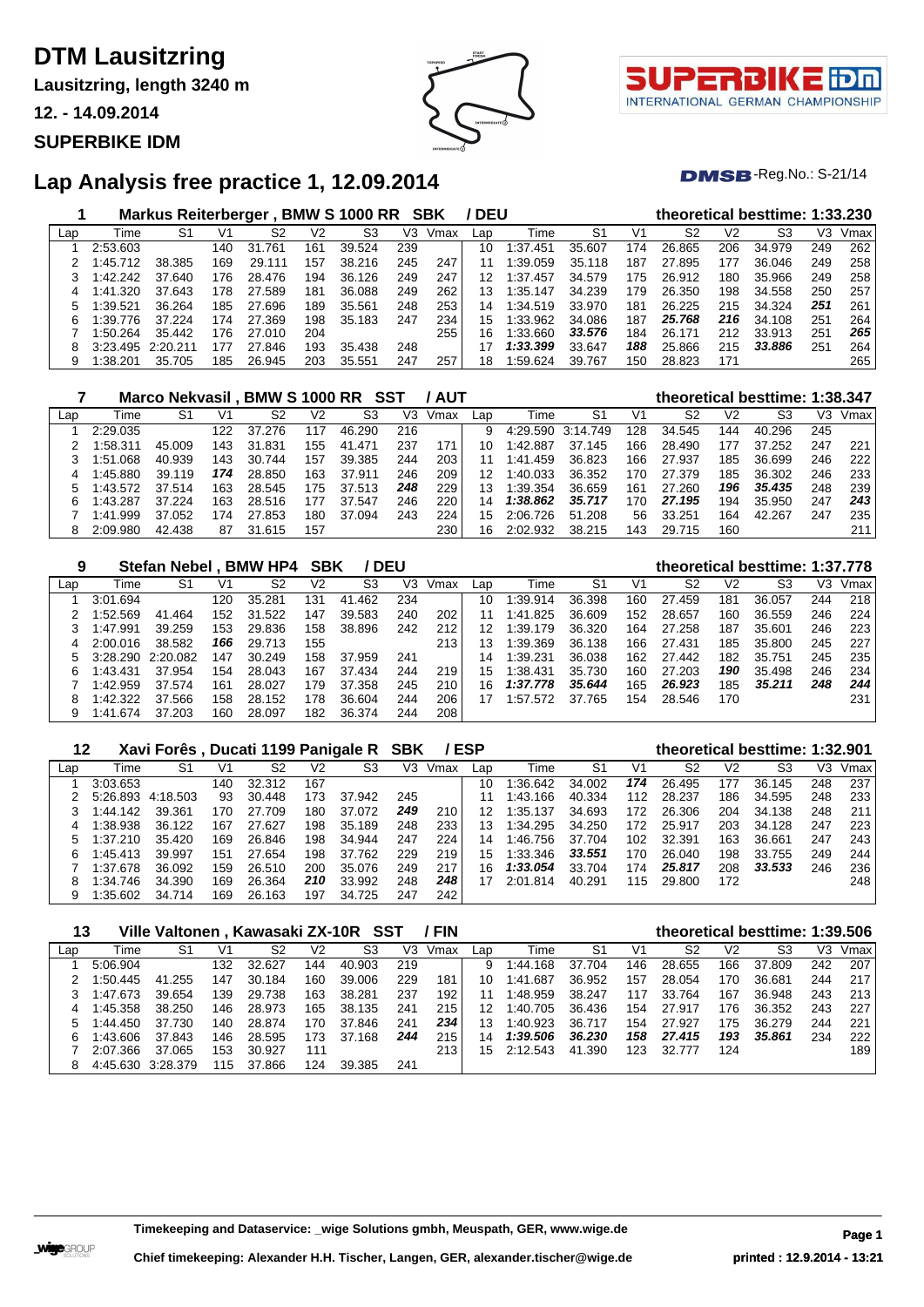**Lausitzring, length 3240 m**

**12. - 14.09.2014**

### **SUPERBIKE IDM**



 $DMSB$ -Reg.No.: S-21/14

## **Lap Analysis free practice 1, 12.09.2014**

| 20  |          | Alex Phillis, Kawasaki ZX-10R SST |     |        |     |            |     | / AUS |     |              |        |     |        |                | theoretical besttime: 1:40.945 |     |      |
|-----|----------|-----------------------------------|-----|--------|-----|------------|-----|-------|-----|--------------|--------|-----|--------|----------------|--------------------------------|-----|------|
| Lap | Time     | S1                                | V1  | S2     | V2  | S3         | V3  | Vmax  | Lap | Time         | S1     | V1  | S2     | V <sub>2</sub> | S3                             | VЗ  | Vmax |
|     | 2:27.035 |                                   | 124 | 34.042 | 135 | 43.745     | 234 |       | 10  | 1:44.389     | 37.446 | 164 | 28.403 | 168            | 38.540                         | 242 | 218  |
|     | 1:51.366 | 41.419                            | 146 | 30.927 | 159 | 39.020     | 242 | 211   | 11  | 1:49.938     | 37.617 | 177 | 34.137 | 158            | 38.184                         | 246 | 221  |
|     | 1:50.298 | 39.930                            | 141 | 30.885 | 141 | 39.483     | 240 | 220   | 12  | 1:41.298     | 36.263 | 168 | 27.943 | 175            | 37.092                         | 243 | 227  |
| 4   | 1:46.667 | 39.301                            | 156 | 29.561 | 163 | 37.805     | 243 | 204   | 13  | .917<br>1:41 | 36.630 | 157 | 28.377 | 183            | 36.910                         | 243 | 231  |
| 5   | 1:46.010 | 38.761                            | 157 | 28.825 | 164 | 38.424     | 242 | 198   | 14  | 1:43.492     | 37.286 | 158 | 28.473 | 169            | 37.733                         | 243 | 231  |
| 6   | 1:44.619 | 38.569                            | 165 | 28.651 | 168 | 37.399     | 241 | 209   | 15  | 1:42.763     | 37.496 | 155 | 28.437 | 170            | 36.830                         | 243 | 222  |
|     | 1:58.973 | 37.483                            | 164 | 28.694 | 159 |            |     | 208   | 16  | .690<br>1:41 | 36.898 | 173 | 27.852 | 179            | 36.940                         | 244 | 218  |
| 8   | 4:23.624 | 3:14.823                          | 154 | 30.200 | 159 | 38.601     | 241 |       |     | 2:12.301     | 40.290 | 131 | 32.184 | 144            |                                |     | 222  |
| 9   | 1:45.199 | 37.970                            | 163 | 29.305 | 158 | .924<br>37 | 243 | 216   |     |              |        |     |        |                |                                |     |      |

| 22  |          | <b>Leon Bovee</b> |     | <b>BMW S 1000 RR</b> |     | SST         |     | <b>NLD</b> |     |          |        |     |        |     | theoretical besttime: 1:40.242 |     |      |
|-----|----------|-------------------|-----|----------------------|-----|-------------|-----|------------|-----|----------|--------|-----|--------|-----|--------------------------------|-----|------|
| Lap | Time     | S1                | V1  | S2                   | V2  | S3          | V3  | Vmax       | Lap | Time     | S1     | V1  | S2     | V2  | S3                             | VЗ  | Vmax |
|     | 2:55.430 |                   | 133 | 34.015               | 138 | 42.060      | 231 |            | 10  | 1:43.949 | 37.874 | 157 | 29.211 | 163 | 36.864                         | 244 | 205  |
|     | 1:53.328 | 40.779            | 157 | 31.498               | 160 | .051<br>41  | 232 | 205        |     | 1:43.181 | 37.532 | 159 | 28.472 | 175 | 37.177                         | 239 | 207  |
|     | 1:50.786 | 39.546            | 143 | 30.757               | 171 | 40.483      | 237 | 222        | 12  | 1:45.763 | 37.721 | 146 | 29.444 | 170 | 38.598                         | 242 | 208  |
| 4   | 1:49.702 | 39.625            | 150 | 30.571               | 149 | 39.506      | 239 | 206        | 13  | 1:43.740 | 37.751 | 175 | 29.045 | 177 | 36.944                         | 243 | 237  |
|     | 1:46.009 | 38.411            | 162 | 29.045               | 171 | 38.553      | 241 | 217        | 14  | 1:41.670 | 36.972 | 158 | 28.340 | 185 | 36.358                         | 242 | 221  |
| 6.  | 1:46.360 | 39.020            | 155 | 29.179               | 171 | .161<br>38. | 242 | 201        | 15  | 1:41.253 | 36.822 | 158 | 28.392 | 191 | 36.039                         | 241 | 219  |
|     | 1:46.095 | 39.205            | 156 | 29.459               | 177 | 37.431      | 241 | 211        | 16  | 1:40.658 | 37.024 | 169 | 27,815 | 193 | 35.819                         | 242 | 215  |
| 8   | 1:49.077 | 39.532            | 168 | 31.579               | 171 | 37<br>.966  | 241 | 201        | 17  | 1:40.640 | 36.683 | 165 | 28.213 | 192 | 35.744                         | 243 | 233  |
|     | 1:43.604 | 38.196            | 154 | 28.750               | 180 | 36.658      | 243 | 214        | 18  | 2:05.477 | 37.816 | 146 | 31.756 | 150 |                                |     | 233  |

| 25  |          | Matej Smrz, Yamaha YZF-R1 SBK |     |        |                |        | / CZE |      |     |                   |        |     | theoretical besttime: 1:38.586 |     |        |     |      |
|-----|----------|-------------------------------|-----|--------|----------------|--------|-------|------|-----|-------------------|--------|-----|--------------------------------|-----|--------|-----|------|
| Lap | Time     | S1                            | V1  | S2     | V <sub>2</sub> | S3     | V3.   | Vmax | _an | Time              | S1     | V1  | S2                             | V2  | S3     | V3  | Vmax |
|     | 2:39.332 |                               | 145 | 33.344 | 147            | 40.194 | 231   |      | 6   | 1:38.960          | 36.253 | 156 | 27.549                         | 179 | 35.158 | 244 | 231  |
|     | 1:49.415 | 41.099                        | 157 | 30.231 | 159            | 38.085 | 243   | 174  |     | 1:54.714          | 36.972 | 148 | 28.993                         | 175 |        |     | 222  |
|     | 1:45.974 | 38.917                        | 147 | 29.230 | 176.           | 37.827 | 242   | 197  |     | 5:13.438 4:08.485 |        | 153 | 28 718                         | 181 | 36.235 | 241 |      |
|     | 1:41.631 | 36.972                        | 169 | 28.042 | 164            | 36.617 | 243   | 210  |     | 1:38.613          | 36.148 | 161 | 27.576                         | 181 | 34.889 | 248 | 214  |
| 5   | 1:39.909 | 36.720                        | 175 | 27.796 | 185            | 35.393 | 243   | 210  |     |                   |        |     |                                |     |        |     |      |

#### **Chris Burri , Kawasaki ZX-10R SST / CHE theoretical besttime: 1:42.096**

| Lap | Time       | S1       | V <sup>1</sup> | S2     | V2  | S3     | VЗ  | Vmax | Lap | Time     | S1     | V1  | S2     | V2  | S3     | V3. | Vmax |
|-----|------------|----------|----------------|--------|-----|--------|-----|------|-----|----------|--------|-----|--------|-----|--------|-----|------|
|     | 3:01.345   |          | 153            | 36.559 | 131 |        |     |      | 9   | 1:43.808 | 37.756 | 158 | 28.439 | 179 | 37.613 | 240 | 224  |
|     | 3:14.253   | 1:58.627 | 136            | 33.279 | 145 | 42.347 | 225 |      | 10. | 1:45.113 | 37.857 | 163 | 28.469 | 164 | 38.787 | 240 | 228  |
|     | 1:52.177   | 41.017   | 145            | 31.800 | 152 | 39.360 | 235 | 197  | 11  | 1:46.563 | 37.913 | 153 | 30.004 | 158 | 38.646 | 236 | 230  |
|     | 1:48.161   | 39.223   | 155            | 29.808 | 155 | 39.130 | 236 | 222  | 12  | 1:44.268 | 38.034 | 162 | 28.499 | 176 | 37.735 | 238 | 228  |
|     | 5 1:47.564 | 39.295   | 161            | 29.466 | 163 | 38.803 | 235 | 209  | 13  | 1:44.682 | 37.374 | 164 | 29.160 | 161 | 38.148 | 240 | 230  |
| հ․  | 1:59.967   | 39.307   | 160            | 28.971 | 170 |        |     | 224  | 14  | 1:42.945 | 37,880 | 161 | 27.950 | 185 | 37.115 | 236 | 227  |
|     | 2:44.579   | 1:36.455 | 157            | 29.529 | 167 | 38.595 | 235 |      | 15  | 1:42.278 | 37.237 | 161 | 28.132 | 186 | 36.909 | 242 | 226  |
|     | 1:46.136   | 38.925   | 156            | 29.276 | 174 | 37.935 | 235 | 220  | 16  | 2:02.711 | 38.764 | 158 | 29.057 | 150 |        |     | 216  |

| 36  |          | <b>Marc Neumann.</b> |     | BMW S 1000 RR SST |     |        |     | <b>DEU</b> |     |               |        |     |        |                | theoretical besttime: 1:42.492 |     |      |
|-----|----------|----------------------|-----|-------------------|-----|--------|-----|------------|-----|---------------|--------|-----|--------|----------------|--------------------------------|-----|------|
| Lap | Time     | S1                   | V1  | S2                | V2  | S3     | V3  | Vmax       | Lap | Time          | S٬     | V1  | S2     | V <sub>2</sub> | S3                             | V3  | Vmax |
|     | 2:36.691 |                      | 100 | 36.894            | 128 | 46.238 | 184 |            | 9   | 1:44.231      | 37.581 | 148 | 29.190 | 161            | 37.460                         | 239 | 217  |
|     | 1:58.513 | 44.847               | 137 | 32.372            | 138 | 41.294 | 226 | 148        | 10  | 1:48.123      | 37.970 | 145 | 30.170 | 146            | 39.983                         | 237 | 206  |
|     | 1:53.319 | 42.473               | 44  | 30.782            | 145 | 40.064 | 229 | 179        |     | 1:44.990      | 37.887 | 148 | 29.320 | 160            | 37.783                         | 240 | 204  |
|     | 1:50.980 | 40.722               | 132 | 30.542            | 150 | 39.716 | 232 | 180        | 12  | .714<br>1:44. | 37.831 | 147 | 29.066 | 170            | 37.817                         | 238 | 217  |
| 'n. | 1:49.952 | 39.649               | 138 | 30.104            | 156 | 40.199 | 226 | 186        | 13  | 1:44.183      | 37.590 | 142 | 29.059 | 168            | 37.534                         | 240 | 214  |
| h.  | 2:03.426 | 40.015               | 140 | 30.353            | 160 |        |     | 181        | 14  | 1:42.557      | 37.023 | 158 | 28.463 | 171            | 37.071                         | 241 | 217  |
|     | 4:22.895 | 3:12.835             | 131 | 30.818            | 148 | 39.242 | 231 |            | 15  | 1:42.882      | 37.265 | 152 | 28.611 | 169            | 37.006                         | 238 | 219  |
|     | 1:45.760 | 38.785               | 144 | 29.243            | 155 | 37.732 | 241 | 196        | 16  | 2:00.587      | 37.889 | 143 | 29.547 | 166            |                                |     | 215  |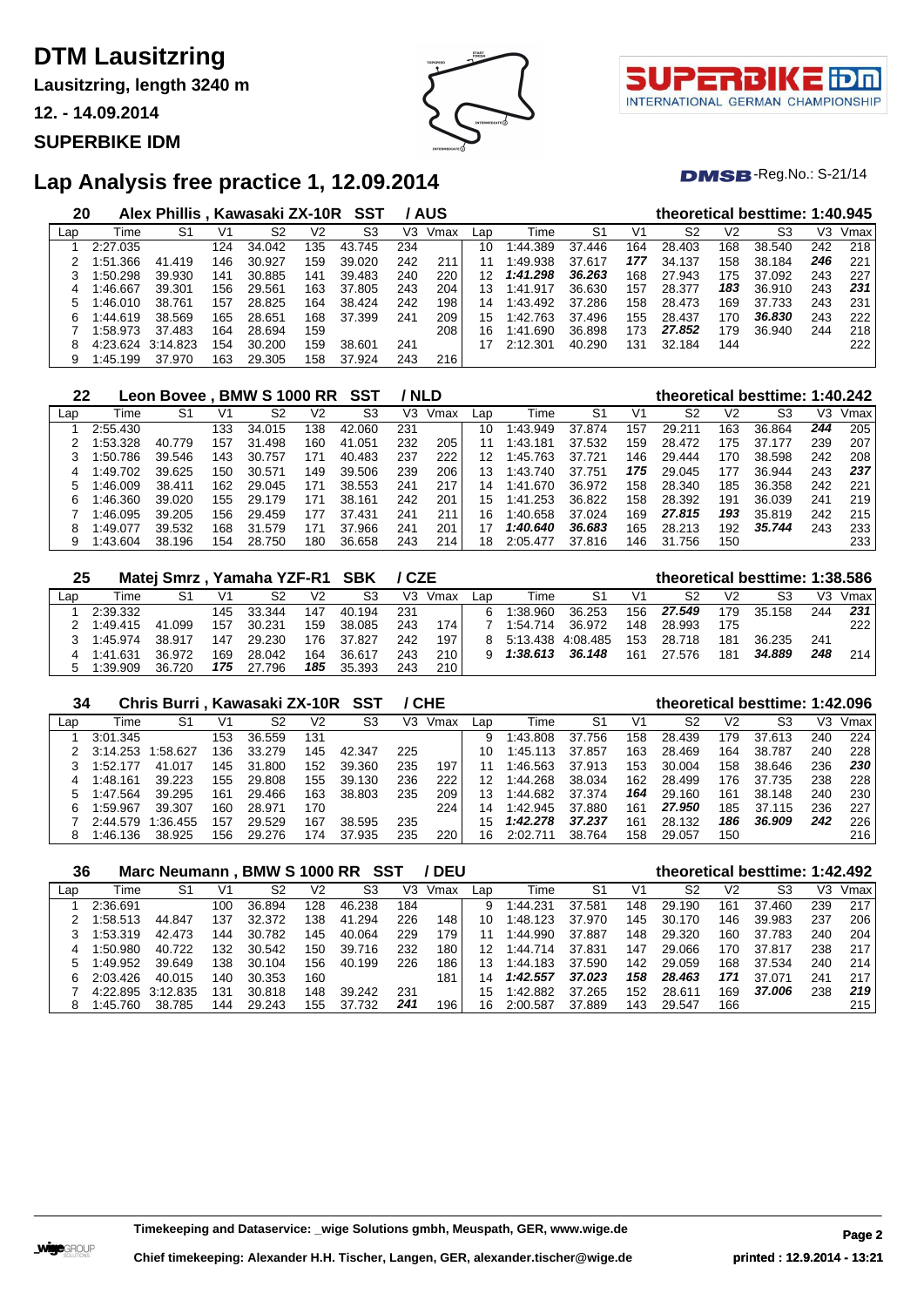**Lausitzring, length 3240 m**

**12. - 14.09.2014**

## **SUPERBIKE IDM**





 $DMSB$ -Reg.No.: S-21/14

## **Lap Analysis free practice 1, 12.09.2014**

| 44  |          |        |                 |        |     | Danny De Boer, Honda CBR 1000-RR SP SBK |     |      |     | / NLD    |        |     |        |                | theoretical besttime: 1:39.881 |     |      |
|-----|----------|--------|-----------------|--------|-----|-----------------------------------------|-----|------|-----|----------|--------|-----|--------|----------------|--------------------------------|-----|------|
| Lap | Time     | S1     | V1              | S2     | V2  | S3                                      | V3. | Vmax | Lap | Time     | -S1    | V1  | S2     | V <sub>2</sub> | S3                             | VЗ  | Vmax |
|     | 2:48.480 |        | 137             | 34.838 | 146 | 42.366                                  | 225 |      | 9   | 1:41.617 | 37.017 | 167 | 28.267 | 188            | 36.333                         | 241 | 242  |
|     | 1:53.897 | 42.098 | 151             | 31.674 | 150 | 40.125                                  | 235 | 202  | 10  | 1:46.718 | 40.037 | 25  | 29.824 | 184            | 36.857                         | 240 | 221  |
|     | 1:50.377 | 41.313 | 161             | 30.337 | 170 | 38.727                                  | 238 | 195  |     | 1:41.598 | 36.947 | 171 | 28.165 | 191            | 36.486                         | 240 | 215  |
|     | 1:47.206 | 39.491 | 155             | 30.003 | 177 | 37.712                                  | 242 | 199  | 12  | 1:40.944 | 36.720 | 173 | 28.010 | 186            | 36.214                         | 243 | 231  |
| 5   | 1:47.394 | 39.507 | 139             | 30.097 | 169 | 37.790                                  | 240 | 193  | 13  | 1:41.515 | 37.283 | 161 | 28.233 | 189            | 35.999                         | 242 | 225  |
| 6   | 1:46.008 | 38.879 | 151             | 29.430 | 182 | 37.699                                  | 239 | 215  | 14  | 1:39.881 | 36.364 | 172 | 27.660 | 202            | 35,857                         | 242 | 231  |
|     | 1:44.018 | 38.504 | 170             | 28.492 | 186 | 37.022                                  | 240 | 220  | 15  | 1:56.761 | 38.649 | 158 | 29.595 | 188            |                                |     | 237  |
| 8   | 1:43.010 | 37.515 | 16 <sup>4</sup> | 28.933 | 186 | 36.562                                  | 241 | 223  |     |          |        |     |        |                |                                |     |      |

| 47  |           | Marc Buchner, Suzuki GSX-R 1000 |     |        |     |            | SBK |      | <b>DEU</b> |          |        |     | theoretical besttime: 1:39.996 |     |        |     |      |
|-----|-----------|---------------------------------|-----|--------|-----|------------|-----|------|------------|----------|--------|-----|--------------------------------|-----|--------|-----|------|
| Lap | Time      | S1                              | V1  | S2     | V2  | S3         | V3  | Vmax | Lap        | Time     | S1     | V1  | S2                             | V2  | S3     | V3  | Vmax |
|     | 2:14.970  |                                 | 139 | 33.044 | 148 | 41.243     | 216 |      | 9          | 1:43.807 | 37.777 | 167 | 28.789                         | 172 | 37.241 | 233 | 220  |
|     | :53.357   | 42.165                          | 150 | 31.444 | 156 | 748<br>39. | 222 | 213  | 10         | 1:42.549 | 37.049 | 172 | 28.306                         | 178 | 37.194 | 233 | 223  |
|     | :48.526   | 39.429                          | 155 | 30.547 | 169 | 38.550     | 224 | 221  |            | 1:41.564 | 36.641 | 164 | 28.319                         | 190 | 36.604 | 234 | 220  |
|     | $-46.242$ | 38.717                          | 166 | 29.390 | 174 | 38.135     | 231 | 222  | 12         | 1:41.095 | 36.114 | 161 | 28.381                         | 187 | 36.600 | 238 | 240  |
|     | $-43.434$ | 37.362                          | 165 | 28.565 | 186 | 37.507     | 225 | 235  | 13         | 1:40.379 | 36.497 | 167 | 27.572                         | 192 | 36.310 | 234 | 229  |
| 6   | 1.43.494  | 37.237                          | 171 | 28.463 | 185 | 37.794     | 233 | 227  | 14         | 2:01.835 | 37.360 | 137 | 33.403                         | 180 | 51.072 | 228 | 229  |
|     | 2:00.598  | 36.838                          | 173 | 32.473 | 166 |            |     | 217  | 15         | 1:41.824 | 36.178 | 180 | 28.991                         | 188 | 36.655 | 231 | 228  |
|     | 4:44.470  | 3:14.874                        | 127 | 48.467 | 78  | 129<br>41  | 227 |      | 16         | 2:07.487 | 39.916 | 139 | 31.030                         | 173 |        |     | 219  |

| 48  |          | Dominik Vincon. |     | <b>BMW S 1000 RR</b> |     |        | SST | <b>DEU</b> |     |              |        |     | theoretical besttime: 1:38.301 |     |        |     |      |
|-----|----------|-----------------|-----|----------------------|-----|--------|-----|------------|-----|--------------|--------|-----|--------------------------------|-----|--------|-----|------|
| Lap | Time     | S1              | V1  | S2                   | V2  | S3     | V3  | Vmax       | Lap | Time         | S1     | V1  | S <sub>2</sub>                 | V2  | S3     | V3  | Vmax |
|     | 2:47.720 |                 | 148 | 33.754               | 159 | 42.081 | 228 |            | 10  | 1:40.023     | 36.177 | 175 | 27.461                         | 202 | 36.385 | 243 | 248  |
|     | 1:49.469 | 39.722          | 148 | 30.708               | 188 | 39.039 | 238 | 231        |     | 1:39.406     | 35.597 | 175 | 27.783                         | 213 | 36.026 | 243 | 251  |
|     | 1:45.648 | 38.445          | 158 | 29.762               | 191 | 37.441 | 241 | 244        | 12  | 1:40.779     | 36.485 | 174 | 28.037                         | 205 | 36.257 | 242 | 255  |
| 4   | 1:42.007 | 37.152          | 177 | 27.883               | 192 | 36.972 | 244 | 240        | 13  | 1:40.<br>710 | 36.681 | 166 | 27.975                         | 209 | 36.054 | 242 | 249  |
|     | 1:42.486 | 37.465          | 162 | 28.258               | 190 | 36.763 | 243 | 234        | 14  | 1:40.270     | 36.102 | 170 | 27.404                         | 206 | 36.764 | 244 | 245  |
| 6   | 1:43.546 | 37.466          | 161 | 28.932               | 191 | 37.148 | 241 | 240        | 15  | 1:39.706     | 36.345 | 172 | 27.788                         | 209 | 35,573 | 244 | 248  |
|     | 1:42.722 | 37.238          | 167 | 28.279               | 187 | 37.205 | 242 | 246        | 16  | 1:38.371     | 35.463 | 174 | 27.265                         | 213 | 35.643 | 243 | 256  |
| 8   | 1:58.792 | 37.327          | 155 | 30.111               | 189 |        |     | 236        | 17  | 1:58.817     | 38.328 | 153 | 29.065                         | 190 |        |     | 249  |
| 9   | 4:41.634 | .068<br>3:37    | 160 | 28.613               | 205 | 35.953 | 245 |            |     |              |        |     |                                |     |        |     |      |

#### **Damian Cudlin , Kawasaki ZX-10R SBK / AUS theoretical besttime: 1:34.566**

| $\cdot$ |          |        |      |        |     |        |     | .    |                 |             |                |                |        |     |        |     |      |
|---------|----------|--------|------|--------|-----|--------|-----|------|-----------------|-------------|----------------|----------------|--------|-----|--------|-----|------|
| Lap     | Time     | S1     | V1   | S2     | V2  | S3     | V3  | Vmax | Lap             | Time        | S <sub>1</sub> | V <sub>1</sub> | S2     | V2  | S3     | VЗ  | Vmax |
|         | 2:09.228 |        | 123  | 31.553 | 154 | 39.816 | 224 |      | 11              | 1:41.539    | 36.849         | 151            | 28.050 | 165 | 36.640 | 243 | 214  |
|         | 1:46.376 | 39.205 | 151  | 28.931 | 164 | 38.240 | 232 | 197  | 12 <sup>1</sup> | 1:37.835    | 35.975         | 161            | 27.050 | 180 | 34.810 | 244 | 223  |
|         | 1:44.769 | 38.505 | 165  | 28.755 | 175 | 37.509 | 213 | 193  | 13              | 1:38.179    | 36.362         | 160            | 27.001 | 194 | 34.816 | 243 | 223  |
|         | 1:43.861 | 38.601 | 163  | 28.434 | 176 | 36.826 | 229 | 201  | 14              | 1:36.591    | 35.175         | 167            | 26.846 | 188 | 34.570 | 243 | 233  |
| 5       | 1:43.226 | 37.855 | 163  | 28.679 | 171 | 36.692 | 234 | 208  | 15              | 1:36.667    | 34.621         | 166            | 26.596 | 182 | 35.450 | 248 | 240  |
|         | 1:40.745 | 37.057 | 166  | 27.669 | 176 | 36.019 | 236 | 215  | 16              | 1:40.637    | 34.989         | 179            | 26.682 | 183 | 38.966 | 243 | 223  |
|         | 1:39.243 | 36.178 | 180  | 27.725 | 181 | 35.340 | 240 | 218  | 17              | 1:36.136    | 34.700         | 173            | 26.398 | 177 | 35.038 | 244 | 227  |
|         | 1:37.915 | 35.610 | 172. | 27.111 | 190 | 35.194 | 240 | 231  |                 |             |                | 171            | 26.222 | 197 | 33.922 | 248 | 233  |
|         | 1:38.555 | 35.837 | 162  | 27.310 | 183 | 35.408 | 240 | 226  |                 | 19 2:04.152 | 40.627         | 130            | 32.916 | 141 |        |     | 209  |
|         | 1:38.073 | 35.907 | 158  | 27.134 | 182 | 35.032 | 244 | 223  |                 |             |                |                |        |     |        |     |      |

| 57  |          | Lorenzo Lanzi, Ducati 1199 Panigale R SBK |     |        |     |        |     |      | / ITA |          |        |     | theoretical besttime: 1:36.028 |     |        |     |      |
|-----|----------|-------------------------------------------|-----|--------|-----|--------|-----|------|-------|----------|--------|-----|--------------------------------|-----|--------|-----|------|
| Lap | Time     | S1                                        | V1  | S2     | V2  | S3     | VЗ  | Vmax | Lap   | Time     | S1     | V1  | S2                             | V2  | S3     | VЗ  | Vmax |
|     | 3:07.473 |                                           | 138 | 34.391 | 138 | 41.953 | 237 |      |       | 1:38.164 | 36.144 | 173 | 26.836                         | 208 | 35.184 | 243 | 237  |
|     | 1:50.207 | 41.385                                    | 152 | 30.285 | 169 | 38.537 | 240 | 218  |       | 1:37.548 | 35.936 | 162 | 26.848                         | 204 | 34.764 | 244 | 240  |
|     | 1:45.310 | 38.682                                    | 164 | 28.441 | 180 | 38.187 | 238 | 229  |       | 1:36.671 | 35.127 | 173 | 26.437                         | 192 | 35.107 | 244 | 251  |
|     | 1:58.522 | 38.398                                    | 167 | 29.181 | 158 |        |     | 218  |       | 1:36.202 | 34.954 | 175 | 26.611                         | 209 | 34.637 | 243 | 248  |
|     | 4:53.397 | 3:47.509                                  | 126 | 28.969 | 177 | 36.919 | 242 |      |       | 1:40.674 | 37.899 | 164 | 28.081                         | 195 | 34.694 | 245 | 247  |
| 6   | 1:40.811 | 37.378                                    | 156 | .344   | 191 | 36.089 | 242 | 222  | 12    | 1:52.555 | 35.905 | 183 | 29.714                         | 203 |        |     | 238  |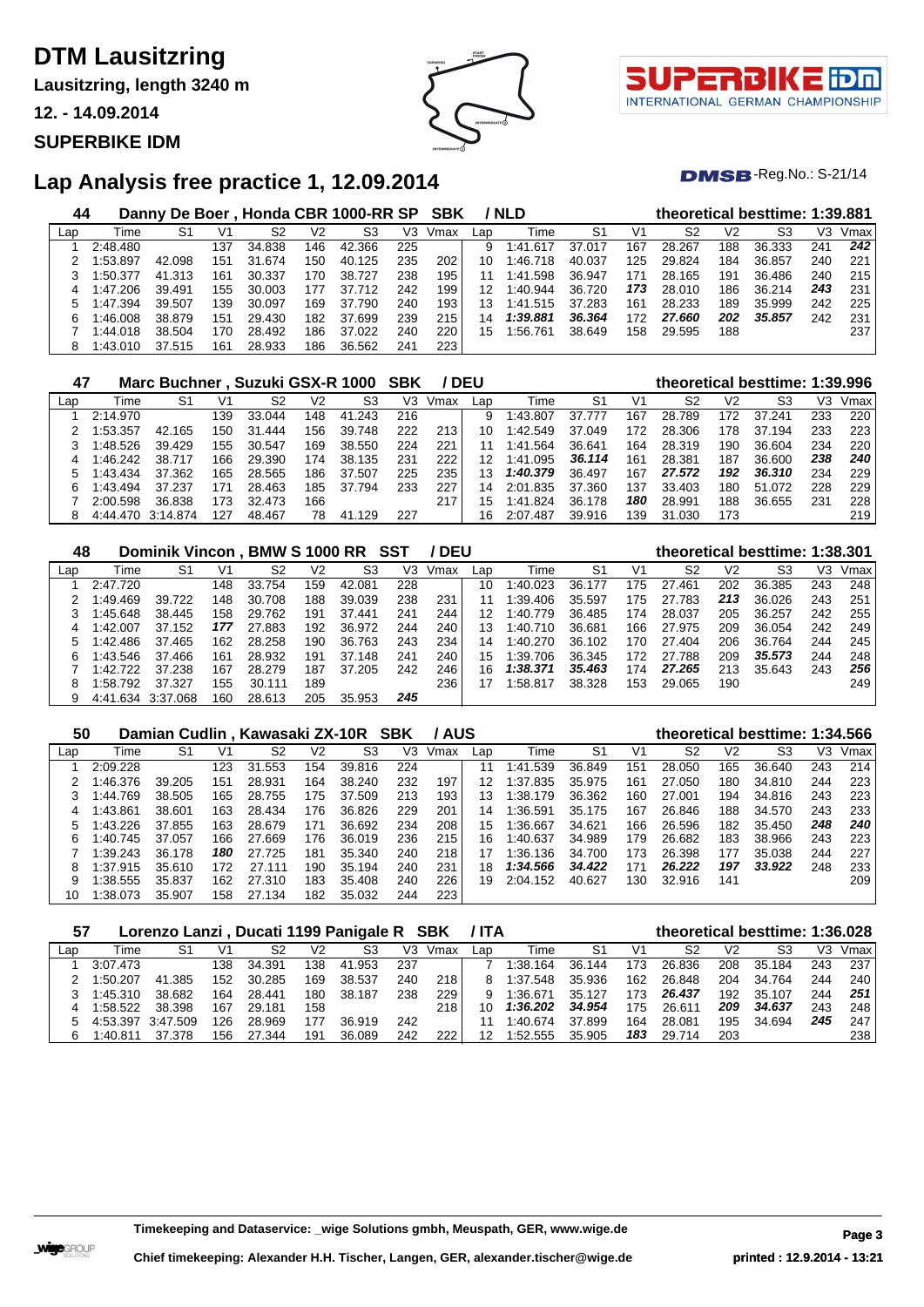**Lausitzring, length 3240 m**

**12. - 14.09.2014**

### **SUPERBIKE IDM**



 $DMSB$ -Reg.No.: S-21/14

# **Lap Analysis free practice 1, 12.09.2014**

| 67  |          | Mark Albrecht . BMW S 1000 RR |     |        |                | SST            |     | <b>DEU</b> |                 |               |          |     |        |     | theoretical besttime: 1:43.804 |     |      |
|-----|----------|-------------------------------|-----|--------|----------------|----------------|-----|------------|-----------------|---------------|----------|-----|--------|-----|--------------------------------|-----|------|
| Lap | Time     | S1                            | V1  | S2     | V <sub>2</sub> | S <sub>3</sub> | VЗ  | Vmax       | Lap             | Time          | S1       | V1  | S2     | V2  | S3                             | V3  | Vmax |
|     | 2:39.085 |                               | 120 | 35.029 | 137            | 44.917         | 186 |            | 10              | 1:44.943      | 38.898   | 143 | 28.598 | 176 | 37.447                         | 241 | 202  |
|     | 2:02.321 | 47.912                        | 126 | 32.570 | 142            | 41.839         | 234 | 156        | 11              | 1:47.911      | 38.469   | 148 | 29.268 | 168 | 40.174                         | 235 | 217  |
|     | :54.665  | 43.265                        | 143 | 30.473 | 145            | 40.927         | 223 | 201        | 12 <sub>1</sub> | 2:13.192      | 1:01.895 | 135 | 31.339 | 150 | 39.958                         | 236 | 222  |
| 4   | :52.948  | 42.354                        | 144 | 30.752 | 148            | 39.842         | 237 | 180        | 13              | 1:47.303      | 39.836   | 145 | 28.703 | 166 | 38.764                         | 240 | 207  |
| 5   | :51.125  | .183<br>41                    | 152 | 30.147 | 154            | 39.795         | 237 | 195        | 14              | 1:44.783      | 38.816   | 154 | 28.211 | 174 | 37.756                         | 238 | 209  |
| 6   | 1:47.773 | 40.473                        | 152 | 28.743 | 166            | 38.557         | 235 | 197        | 15 <sub>1</sub> | 1:44.485      | 38.738   | 153 | 28.094 | 182 | 37.653                         | 237 | 200  |
|     | 1:45.918 | 39.244                        | 154 | 28.246 | 175            | 38.428         | 238 | 206        | 16              | 1:44.651      | 38.392   | 151 | 28.368 | 176 | 37.891                         | 236 | 201  |
| 8   | :45.559  | 39.022                        | 152 | 28.537 | 173            | 38,000         | 240 | 205        |                 | 2:07.<br>.703 | 40.433   | 147 | 29.572 | 146 |                                |     | 198  |
| 9   | 1:45.800 | 38.335                        | 161 | 30.090 | 164            | 37,375         | 241 | 210        |                 |               |          |     |        |     |                                |     |      |

| 69  | Lucv              | <sup>,</sup> Glöckner |     | <b>BMW HP4</b> |     | SST    | <b>DEU</b> |      |     |          |        |     |        |     | theoretical besttime: 1:36.698 |     |      |
|-----|-------------------|-----------------------|-----|----------------|-----|--------|------------|------|-----|----------|--------|-----|--------|-----|--------------------------------|-----|------|
| Lap | Time              | S1                    | V1  | S2             | V2  | S3     | V3         | Vmax | Lap | Time     | -S1    | V1  | S2     | V2  | S3                             | VЗ  | Vmax |
|     | 3:05.572          |                       | 124 | 33.027         | 138 | 40.846 | 236        |      | 10  | 1:39.722 | 36.645 | 175 | 27.812 | 185 | 35.265                         | 245 | 240  |
|     | 1:48.869          | 40.087                | 152 | 29.814         | 162 | 38.968 | 240        | 230  |     | :39.410  | 35.556 | 183 | 27.684 | 177 | 36.170                         | 245 | 242  |
|     | 1:46.227          | 39.414                | 152 | 29.375         | 163 | 37.438 | 240        | 207  | 12  | 1:38.953 | 36.357 | 169 | 27.355 | 200 | 35.241                         | 246 | 237  |
| 4   | 1:45.963          | 38.823                | 151 | 29.528         | 168 | 37.612 | 239        | 221  | 13  | 1:37.486 | 35.348 | 165 | 27.182 | 198 | 34.956                         | 244 | 257  |
|     | 1:42.892          | 37.792                | 168 | 28.141         | 175 | 36.959 | 239        | 236  | 14  | 1:37.404 | 35.170 | 173 | 27.043 | 191 | 35.191                         | 243 | 258  |
| 6   | 1:55.613          | 37.644                | 161 | 28.623         | 181 |        |            | 230  | 15  | 1:36.698 | 35.057 | 175 | 26.876 | 198 | 34.765                         | 244 | 249  |
|     | 3:25.095 2:19.073 |                       | 150 | 28.771         | 175 | 37.251 | 242        |      | 16  | 1:38.764 | 36.474 | 166 | 26.928 | 199 | 35.362                         | 242 | 247  |
| 8   | 1:42.063          | 37.011                | 161 | 28.541         | 183 | 36.511 | 243        | 234  | 17  | 1:59.125 | 36.538 | 162 | 30.365 | 160 |                                |     | 232  |
| 9   | 1:40.575          | 36.797                | 160 | 27.994         | 199 | 35.784 | 242        | 243  |     |          |        |     |        |     |                                |     |      |

| 76  |          | <b>Max Neukirchner</b> |     |        |     | , Ducati 1199 Panigale R |     | SBK  |     | <b>DEU</b> |        |     |        |     | theoretical besttime: 1:33.602 |     |      |
|-----|----------|------------------------|-----|--------|-----|--------------------------|-----|------|-----|------------|--------|-----|--------|-----|--------------------------------|-----|------|
| Lap | Time     | S1                     | V1  | S2     | V2  | S3                       | V3  | Vmax | Lap | Time       | S1     | V1  | S2     | V2  | S3                             | VЗ  | Vmax |
|     | 2:46.318 |                        | 156 | 30.476 | 163 | 39.989                   | 233 |      | 10  | 1:45.954   | 34.679 | 172 | 34.560 | 168 | 36.715                         | 245 | 243  |
|     | 1:46.930 | 39.070                 | 161 | 29.823 | 169 | 38.037                   | 244 | 220  | 11  | 1:35.888   | 34.174 | 172 | 27.188 | 187 | 34.526                         | 246 | 253  |
|     | 1:42.315 | 37.135                 | 158 | 28.628 | 171 | 36.552                   | 243 | 230  | 12  | 1:45.566   | 40.316 | 143 | 29.256 | 169 | 35.994                         | 244 | 236  |
| 4   | 1:41.412 | 36.743                 | 157 | 28.235 | 167 | 36.434                   | 245 | 231  | 13  | 1:35.163   | 34.380 | 163 | 26.528 | 197 | 34.255                         | 246 | 238  |
|     | 1:39.974 | 36.507                 | 170 | 27.591 | 182 | 35.876                   | 247 | 218  | 14  | 1:35.102   | 34.306 | 168 | 26.507 | 195 | 34.289                         | 245 | 239  |
| 6   | 1:37.924 | 35.755                 | 168 | 27.136 | 184 | 35.033                   | 246 | 222  | 15  | 1:33.851   | 33.680 | 170 | 26.437 | 213 | 33.734                         | 244 | 249  |
|     | 1:55.224 | 37.513                 | 136 | 28.998 | 174 |                          |     | 234  | 16  | 1:33.838   | 33.761 | 176 | 26.188 | 200 | 33.889                         | 246 | 244  |
| 8   | 5:13.863 | 4:10.295               | 154 | 28.081 | 184 | 35.487                   | 246 |      |     | 2:00.655   | 40.159 | 124 | 30.117 | 161 |                                |     | 218  |
|     | 1:37.607 | 35.662                 | 165 | 26.871 | 188 | 35.074                   | 244 | 225  |     |            |        |     |        |     |                                |     |      |

| 77  |          | Erwan Nigon, Suzuki GSX-R 1000 SBK |      |             |     |        |     | /FRA |     |                   |        |     |        |                | theoretical besttime: 1:35.645 |     |      |
|-----|----------|------------------------------------|------|-------------|-----|--------|-----|------|-----|-------------------|--------|-----|--------|----------------|--------------------------------|-----|------|
| Lap | Time     | S1                                 | V1   | S2          | V2  | S3     | V3  | Vmax | Lap | Time              | S1     | V1  | S2     | V <sub>2</sub> | S3                             | VЗ  | Vmax |
|     | 2:15.788 |                                    |      | 32.656      | 150 | 40.816 | 222 |      | 8   | 1:55.548          | 37.586 | 160 | 29.693 | 171            |                                |     | 223  |
|     | 1.47.445 | 40.475                             | 156  | 29.246      | 167 | 37.724 | 229 | 204  | 9   | 4:13.059 3:10.437 |        | 174 | 27.591 | 189            | 35.031                         | 241 |      |
|     | 2:05.528 | 58.022                             | 174  | 29.679      | 158 | 37.827 | 238 | 231  |     | 1:36.167          | 34.757 | 169 | 27.146 | 193            | 34.264                         | 242 | 222  |
| 4   | 1:42.372 | 38.206                             | 165  | 28.304      | 179 | 35.862 | 241 | 196  |     | 1:36.642          | 34.527 | 183 | 27.584 | 197            | 34.531                         | 242 | 222  |
| 5   | 1:39.384 | 36.223                             | 166  | 27.888      | 184 | 35.273 | 242 | 220  | 12  | 1:35.645          | 34.283 | 181 | 27.143 | 193            | 34.219                         | 244 | 233  |
| 6   | 1:38.736 | 35.716                             | 176. | .409<br>27. | 183 | 35.611 | 241 | 214  | 13  | 1:36.308          | 34.734 | 168 | 27.354 | 193            | 34.220                         | 244 | 242  |
|     | 1:37.413 | 35.035                             | 176  | 27.425      | 188 | 34.953 | 240 | 224  | 14  | 2:03.388          | 44.104 | 171 | 29.019 | 190            |                                |     | 254  |

| 79  |          | <b>Thomas Hainthaler</b> |     |             |     | <b>BMW S 1000 RR</b> | SST |      | <b>DEU</b> |              |        |     |        |                | theoretical besttime: 1:40.136 |     |      |
|-----|----------|--------------------------|-----|-------------|-----|----------------------|-----|------|------------|--------------|--------|-----|--------|----------------|--------------------------------|-----|------|
| Lap | Time     | S1                       | V1  | S2          | V2  | S3                   | V3  | Vmax | Lap        | Time         | S1     | V1  | S2     | V <sub>2</sub> | S3                             | V3  | Vmax |
|     | 2:19.571 |                          | 113 | 35.430      | 128 | 43.437               | 231 |      | 10         | 1:42.672     | 37.578 | 152 | 28.339 | 175            | 36.755                         | 242 | 224  |
|     | :56.200  | 42.529                   | 129 | .302<br>32. | 141 | .369<br>41           | 236 | 209  |            | .672<br>1:41 | 37.126 | 158 | 27.830 | 180            | 36.716                         | 244 | 220  |
|     | 1:53.829 | 41.050                   | 138 | 31.886      | 140 | 40.893               | 239 | 204  | 12         | 1:42.974     | 36.885 | 157 | 28.743 | 168            | 37.346                         | 242 | 234  |
| 4   | 1:49.174 | 39.860                   | 163 | 29.735      | 156 | 39.579               | 242 | 199  | 13         | 1:42.247     | 37.320 | 154 | 28.015 | 176            | 36.912                         | 243 | 216  |
|     | 1:47.074 | 39.114                   | 164 | 29.370      | 159 | 38.590               | 242 | 210  | 14         | .251<br>1:41 | 36.909 | 156 | 27.696 | 184            | 36.646                         | 243 | 225  |
| 6   | :46.635  | 38.604                   | 149 | 29.110      | 165 | 38.921               | 244 | 219  | 15         | 1:42.782     | 37.442 | 157 | 28.778 | 167            | 36.562                         | 241 | 234  |
|     | 1:44.680 | 38.402                   | 155 | 28.482      | 167 | 37.796               | 241 | 209  | 16         | 1:40.892     | 36.779 | 159 | 28.001 | 180            | 36.112                         | 242 | 223  |
| 8   | :42.945  | 37.745                   | 155 | 28.200      | 173 | 37.000               | 242 | 219  |            | 1:40.951     | 36.328 | 164 | 28.281 | 173            | 36.342                         | 243 | 226  |
| 9   | 1:43.287 | 37.488                   | 154 | 28.726      | 170 | 37.073               | 242 | 214  | 18         | 2:02.527     | 37.647 | 159 | 32.222 | 135            |                                |     | 218  |